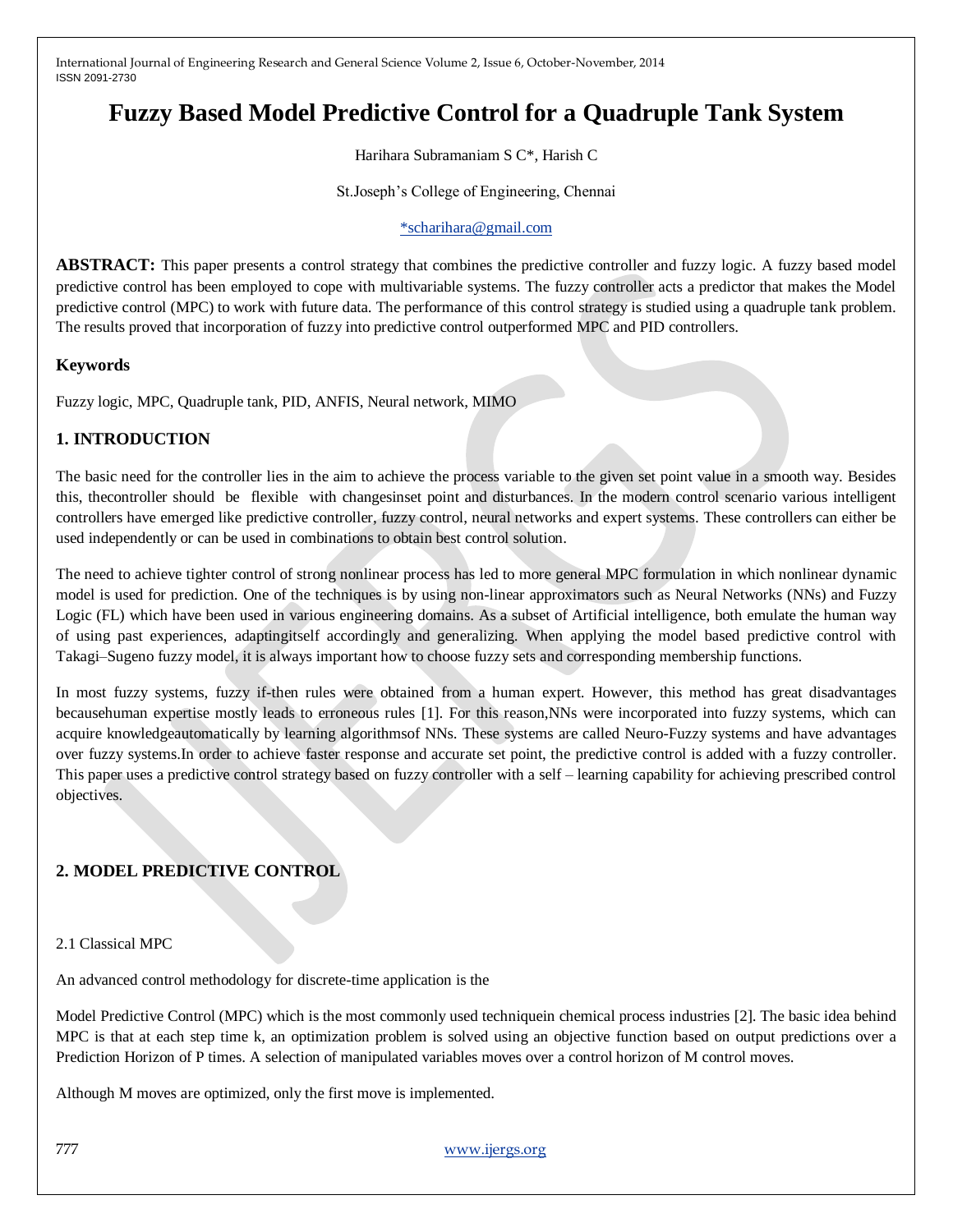The MPC optimization is performed for a sequence of hypothetical future control moves over the control horizon and only the first move is implemented. The problem is solved again at time  $k+1$  with the measured output  $y(k+1)$  as the new starting point.

#### 2.2 FUZZY BASED MPC

Predictive control is closely related to decision making. The decision making can be effectively carried out by using fuzzy logic. In our paper, the system consists of two inputs and two outputs and hence the rule set is as follows:

 $R_{ii}$ : if y(k) is A1<sub>i</sub> and u(k) is A2<sub>i</sub> then y<sub>p</sub>(k+1)=d<sub>ii1</sub> and y<sub>q</sub>(k+1) = d<sub>ii2</sub>

Where  $R_{ij}$  is the fuzzy implication and  $d_{ij}$  is the output parameter of fuzzy. Using a fuzzy inference, the rule set can be framed for the system as per our requirements. But, framing rule sets manually for Multivariable systems is erroneous and time consuming. So, automatic estimation of fuzzy rules can be achieved by training and testing a neural network model. This neuro-fuzzy inference system is an adaptive estimator model which is closely associated with mixture of decision making and artificial intelligence.

## **3. AIR - CONDITIONING SYSTEM**

Conventionally, a Comfort Air Conditioning (CAC) System is installed with a PID or ON/OFF control system. The control objective is focused on the indoor temperature and energy efficiency is seldom and hence a sophisticated control strategy is needed [3]. We have considered a SISO type CAC as a case study and applied predictive control strategy in it. The system considered is a first order system without delay but with a negative gain. The model obtained using complimentary response method [4]is as follows:

$$
G(s) = \frac{-0.634}{300s + 1}
$$

The negative gain indicates that energy consumption increases with decrease in internal temperature.

## **4. QUADUPLE TANK SYSTEM**

Quadruple tank process is a commonly used MIMO process in the modern control literature to illustrate dynamics of a multivariable system and their non-linearity.It consists of four interconnected water tanks and two pumps. Its manipulated variables are voltages to the pumps (ultimately input flow) and the controlled variables are the water levels in the two lower tanks[5]. The quadruple-tank process can easily be built by using two double-tank processes. The overall setup of the system is as shown in figure 1. The transfer functions of individual tanks[6] are as follows:

$$
G(s) = \frac{0.0509}{4.16 s + 1}
$$
 for tank 1

$$
G(s) = \frac{0.0184}{(11.46 s + 1)(3.5 s + 1)}
$$
 for tank 2

$$
G(s) = \frac{0.0293}{(7.63 \, s + 1)(4.17 \, s + 1)}
$$
 for tank 3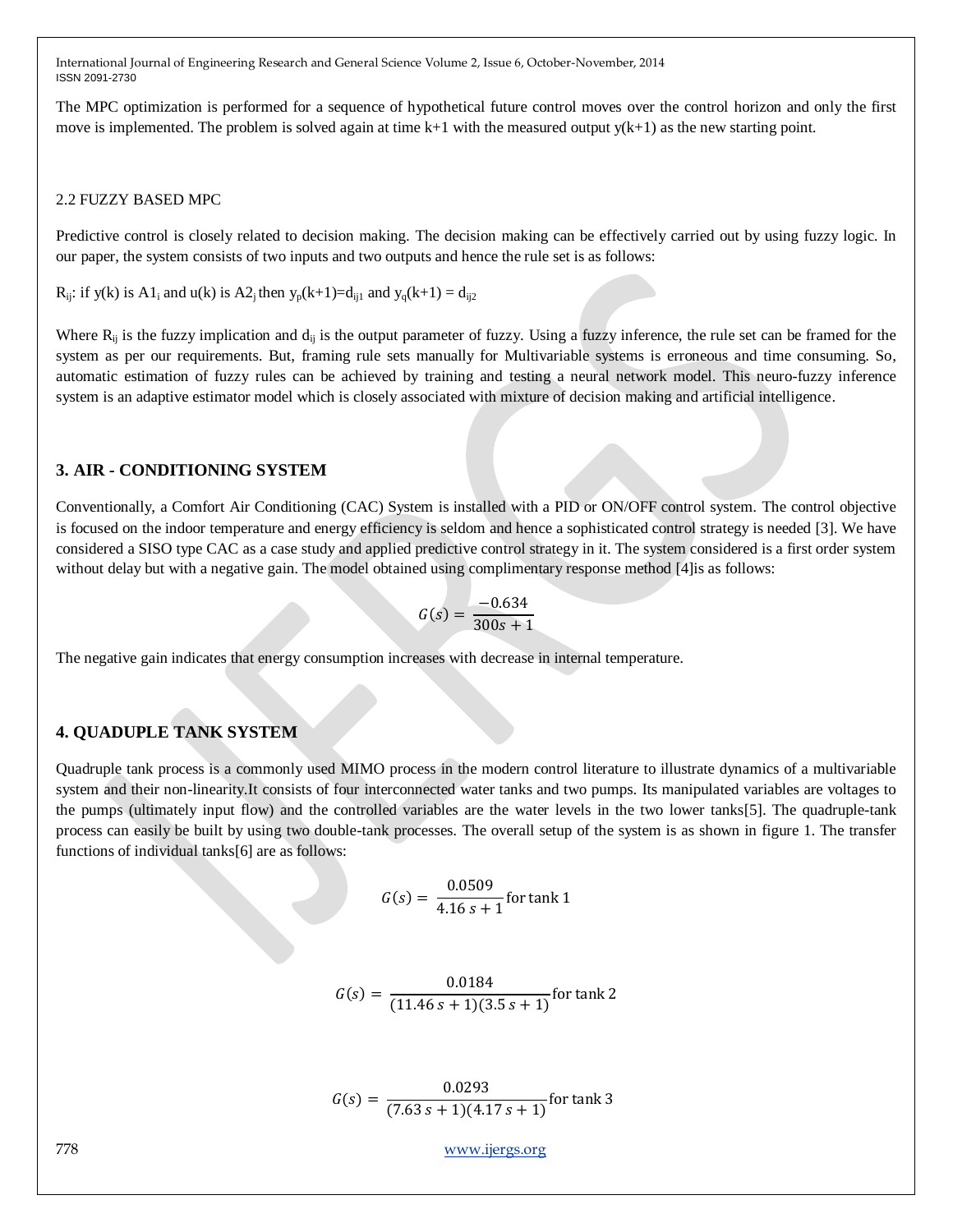



Figure 1 Setup of quadruple tank system

# **5. ANFIS AS AN ESTIMATOR**

ANFIS is a sophisticated tool for the fuzzy modelling procedure where the membership function parameters are computed in such a way that the associated fuzzy inference system can track the given input-output data[7]. It serves as a basis for building the fuzzy ifthen rule set with appropriate membership functions to generate the input output pairs. As a first step to design an estimator, training data setsshould be generated that consists of estimator inputs and desired output values. In our study, the input output data of the MPC is taken and trained to generate the ANFIS structure. It is then loaded into the Fuzzy controller block and executed to observe the results. The steps in ANFIS estimator design utilizing the SIMULINK fuzzy logic toolbox are as follows:

1. Training data is generated and loaded to the Editor GUI.

2. Number of input MF, type of input and output MF, are chosen. Thus, initial ANFIS structure is formed.

3. The FIS file is generated for training data and exported to the model file.

4. The ANFIS structure is imported into the Fuzzy controller block, saved and simulated.

The response of PID, MPC and FMPC applied to SISO system is shown in figures 2, 3 and 4 respectively.



#### Figure 2- PID response – SISO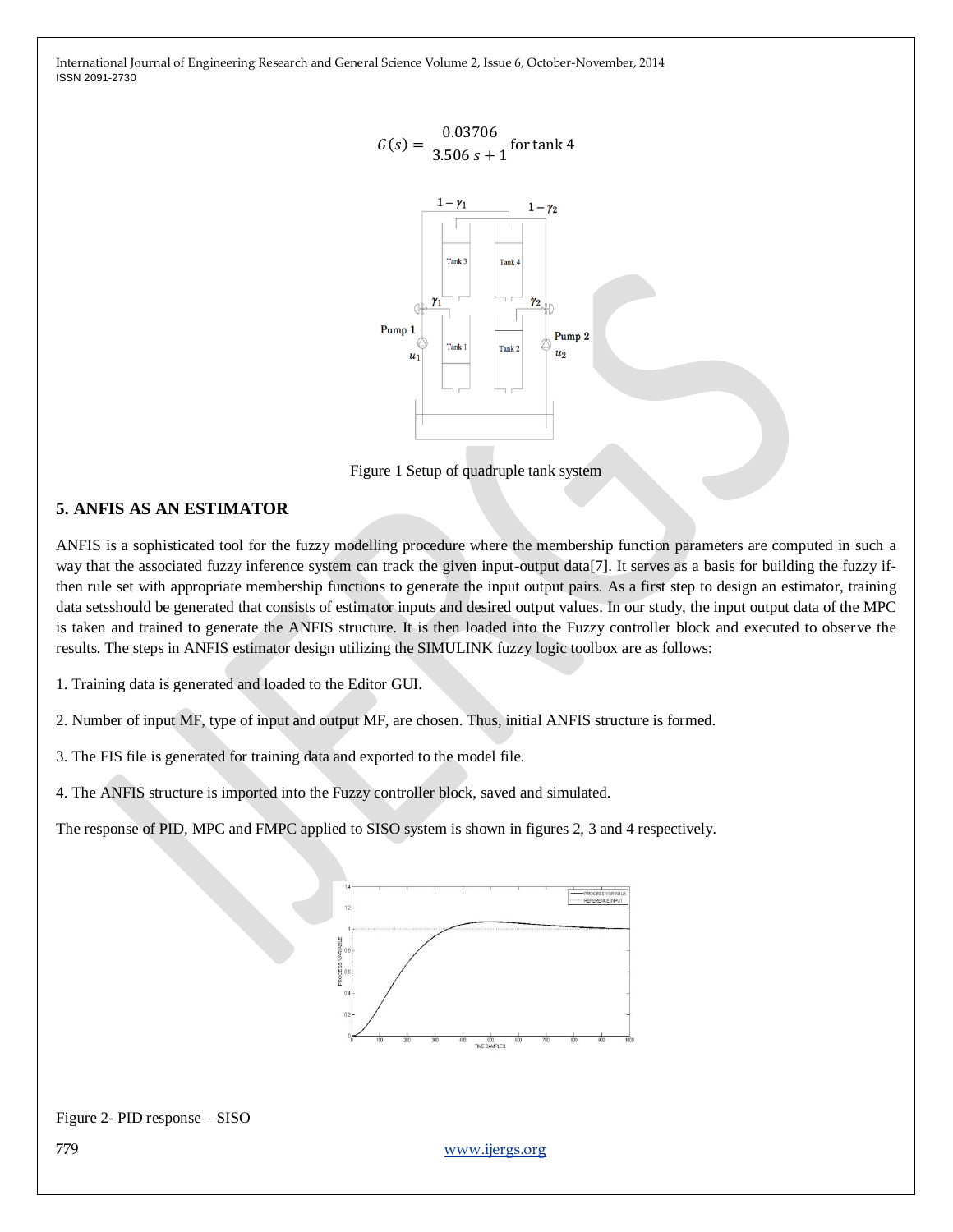







The developed controller was checked for servo and regulatory operation to check its ability to track changes in set point and reject unwanted disturbances. As far as CAC is considered, set point tracking is mandatory because set point temperature for an AC keeps differring from one day to another.

The set point tracking is shown in figure 5 and disturbance rejection is shown in figue 6.



Figure 5- Set point tracking



Figure 6- Disturbance rejection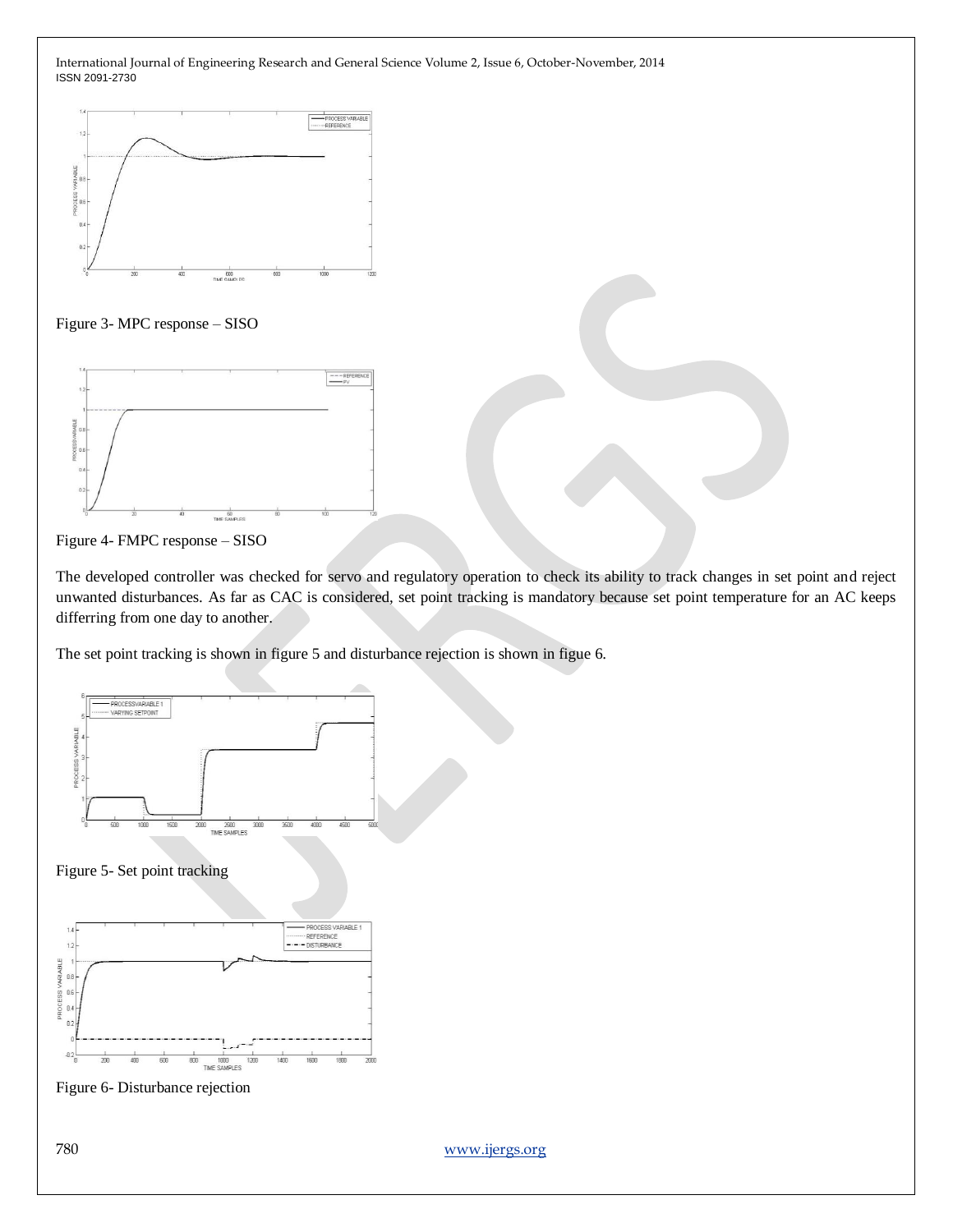From the above simulations, it is observed that PID controller produces slow response. Though with bearable overshoots, MPC was able to outperform PID in terms of faster settling. FMPC did not produce any overshoot and had a smooth response.

## **6. SIMULATED RESULTS FOR QUADRUPLE TANK**

The following figures show the responses for PID, MPC, FMPC controllers incorporated for a MIMO system.

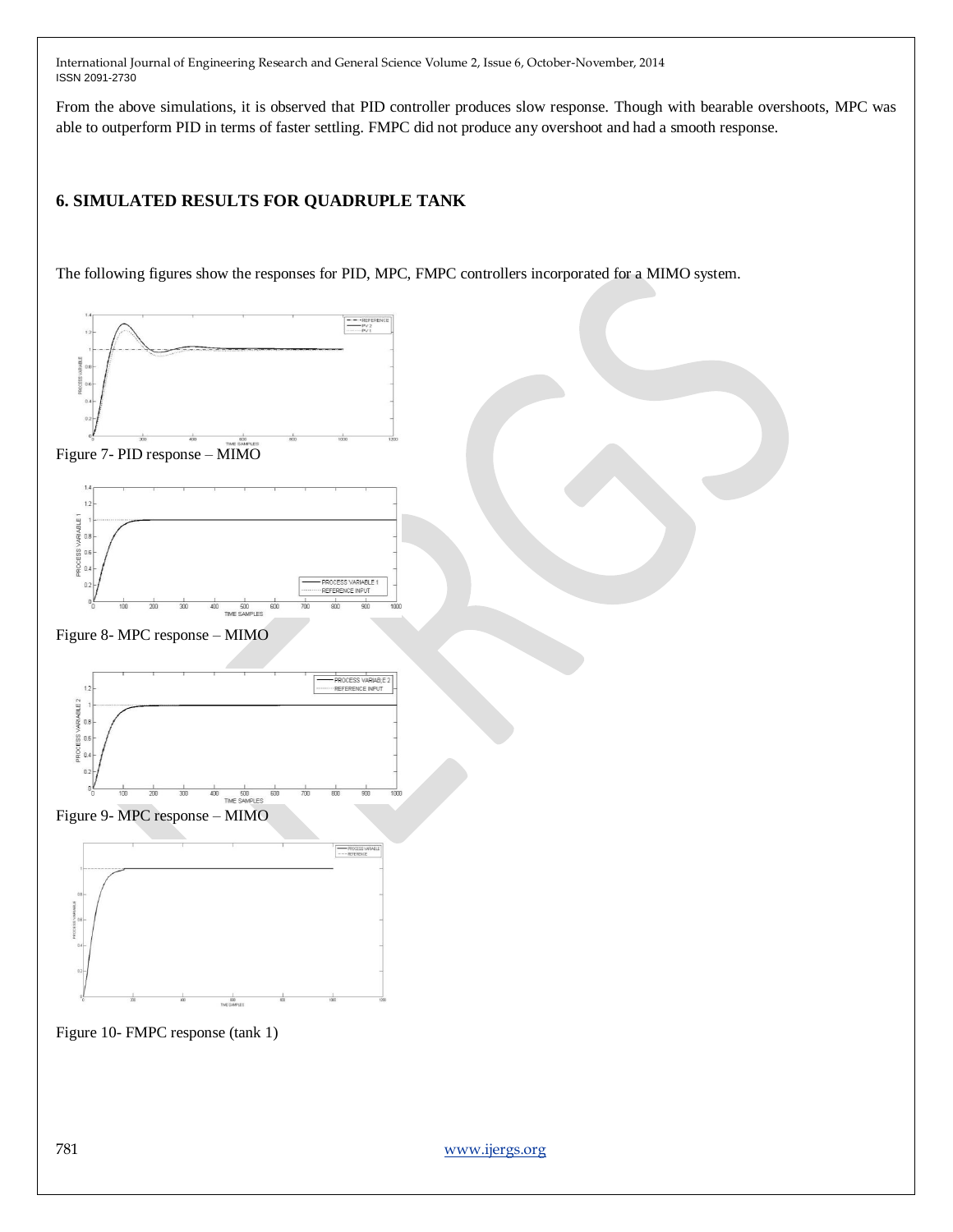

#### Figure 11- FMPC response (tank 2)



#### Figure 12- Set point tracking



Figure 13- Disturbance rejection

The results clearly show that interacting MIMO systems cannot be controlled with good accuracy using PID controller. MPC can provide a feasible solution to control MIMO systems but it cannot handle non-linear models directly. The FMPC can deal with direct non-linear models and provide a faster, offset-free and smooth response.

# **7. CONCLUSION**

For the CAC system, PID was controller was very slow. MPC was able to provide a faster response but with little overshoots. The incorporation of fuzzy into MPC gave a smoother response that was both devoid of overshoots and faster. As far as Quadruple tank system is considered, PID was not able to handle interaction between inputs and outputs. MPC and FMPC both gave a feasible solution for MIMO system but FMPC has an advantage of handling non-linear models directly.

## **REFERENCES:**

1.Katsuhiko Ogata, Modern Control Engineering (3rd Edition), Beijing:

Electronics Industry, 2000.